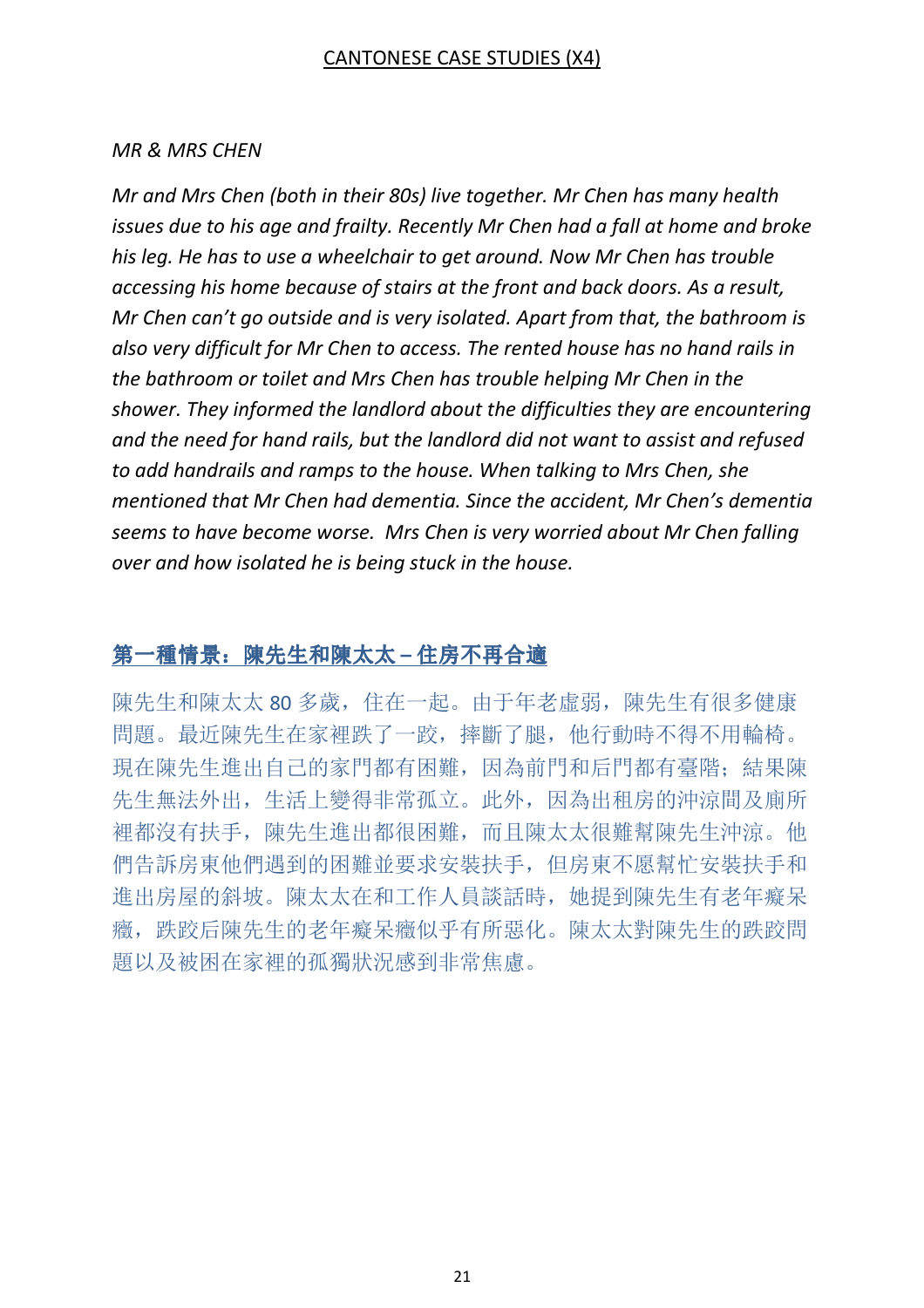#### MR & MRS LIU

Mr Liu and his wife Mrs Liu migrated to Australia on a parent visa sponsored by their son. Their son Mike came to Australia about 10 years ago on the skilled migration scheme. He built up his own family and had a son soon after he migrated to Australia. The three generations had lived in a three bedroom house for a couple of years. Unfortunately Mr Liu was diagnosed with Cancer a year ago. He has to do chemo-therapy and other health checks at the hospital, which is one hour away from where they live, on the other side of town. His son and daughter in law are busy with their business and can't always drive him to the hospital when he needs to go. Mr Liu doesn't want to add to the burden of the family. Therefore, he is considering moving a place where he can access the treatment easily.

# 第二種情景: 劉先生和劉太太 – 生病后無法去醫院

劉先生和劉太太由兒子擔保拿父母簽證移居澳大利亞。他們的兒子麥克十 年前透過技術移民來到澳大利亞,他建立了自己的家庭,移居澳大利亞后 不久就有了一個兒子。劉先生和劉太太移居澳大利亞後的幾年時間內,一 直是與兒子一家三代同堂住在一幢三居室的房子裡。不幸的是一年前劉先 生被診斷患癌症,他一定要在醫院做化療和接受其他健康檢查,而醫院在 城市的另一邊,距離他們住的地方有一小時車程。他兒子和兒媳的工作很 忙,不可能總是在他需要的時候開車載他去醫院,劉先生也不愿增加他們 的負擔,因此他正考慮搬到一個離醫院近方便就診的地方去住。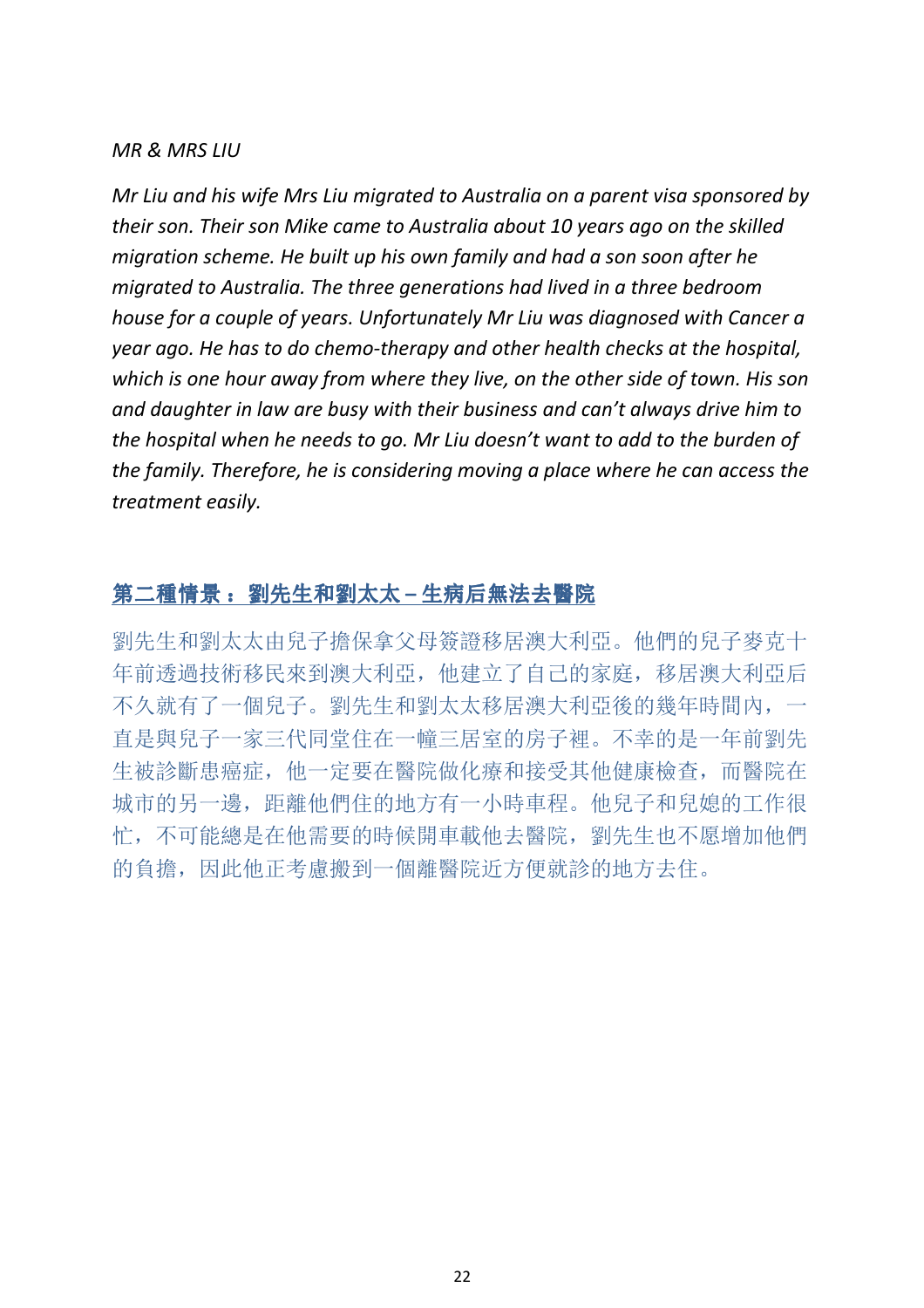### MR & MRS LEE

Mr and Mrs Lee came to Australia to look after their grandchildren. They came to Australia 10 years ago. They live with their son, daughter in law and 2 grand children in a three bedroom house. The grandchildren, a boy and a girl, 9 and 11 years old, share a room. The parents and grandparents sleep in the other 2 rooms.

Recently the son and daughter in law have been arguing. The daughter in law's parents want to come and live with them in Australia. The daughter in law wants Mr and Mrs Lee to move out, as she believes there will no longer be space for them in the house.

Mr and Mrs Lee did not want to see the children fight. They wanted to find somewhere else to live, to make way for the daughter in-law's parents. Mr and Mrs Lee can't buy a house, as they sold their house to come to Australia and don't have enough money. They are happy to live alone, for the sake of their children' happiness, but they don't know where to go to get help.

# 第三種情景: 李先生和李太太 – 一幢房子裡住的人太多

李先生和李太太來澳大利亞照顧他們的孫輩,他們十年前來到澳大利亞。 他們和兒子、兒媳、兩個孫輩住在一幢三居室的房子裡。他們的孫輩一個 是男孩、一個是女孩,年紀分別是 9 歲和 11 歲, 共用一個房間, 父母和 祖父母睡在另外兩個房間。

最近兒子和兒媳一直吵架,兒媳的父母要來澳大利亞和他們住在一起,兒 媳要李先生和李太太搬出去住,因為房子裡實在沒有地方讓他們住。

李先生和李太太不愿看到孩子們吵架,他們想另外找地方住,這樣兒媳的 父母就能過來住。雖然李先生和李太太賣了自己在中國的房子,但這筆錢 在澳大利亞不夠買房。為了讓孩子們高興,他們愿意自己住,但是他們不 知道應該去哪里尋求幫助。